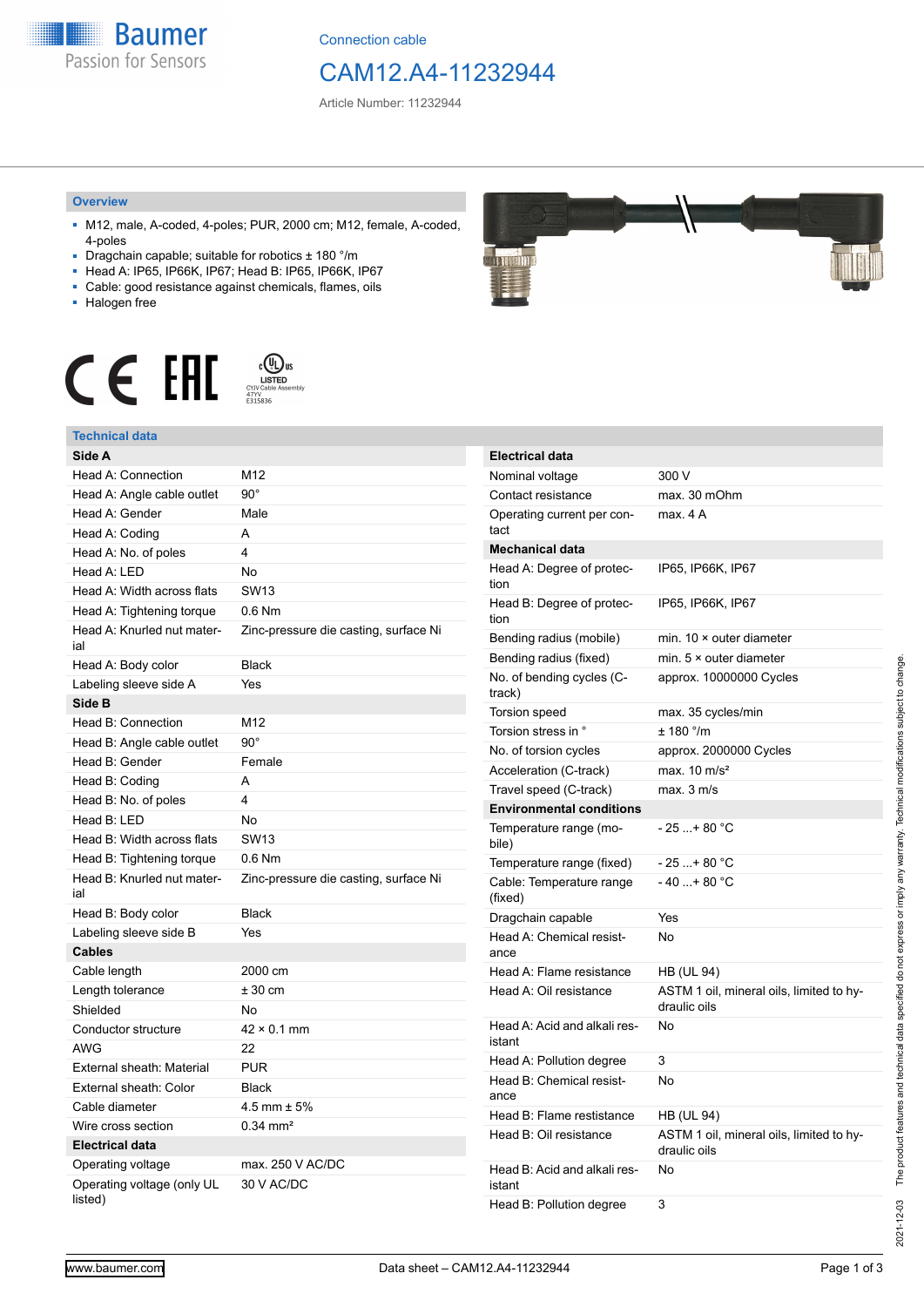

Connection cable

## CAM12.A4-11232944

Article Number: 11232944

#### **Technical data**

**Technical drawing**

**Side A**

#### **Environmental conditions**

Cable: Chemical resistance Good (DIN EN 60811-404)

Cable: Flame resistance Conform UL 1581 §1090 (H); CSA FT2; IEC 60332-2-2

## **Environmental conditions**

Cable: Silicone-free Yes

Cable: Oil resistance Good (DIN EN 60811-404)

## **Side B**

### **Technical drawing**





#### **Coding**



**Coding**